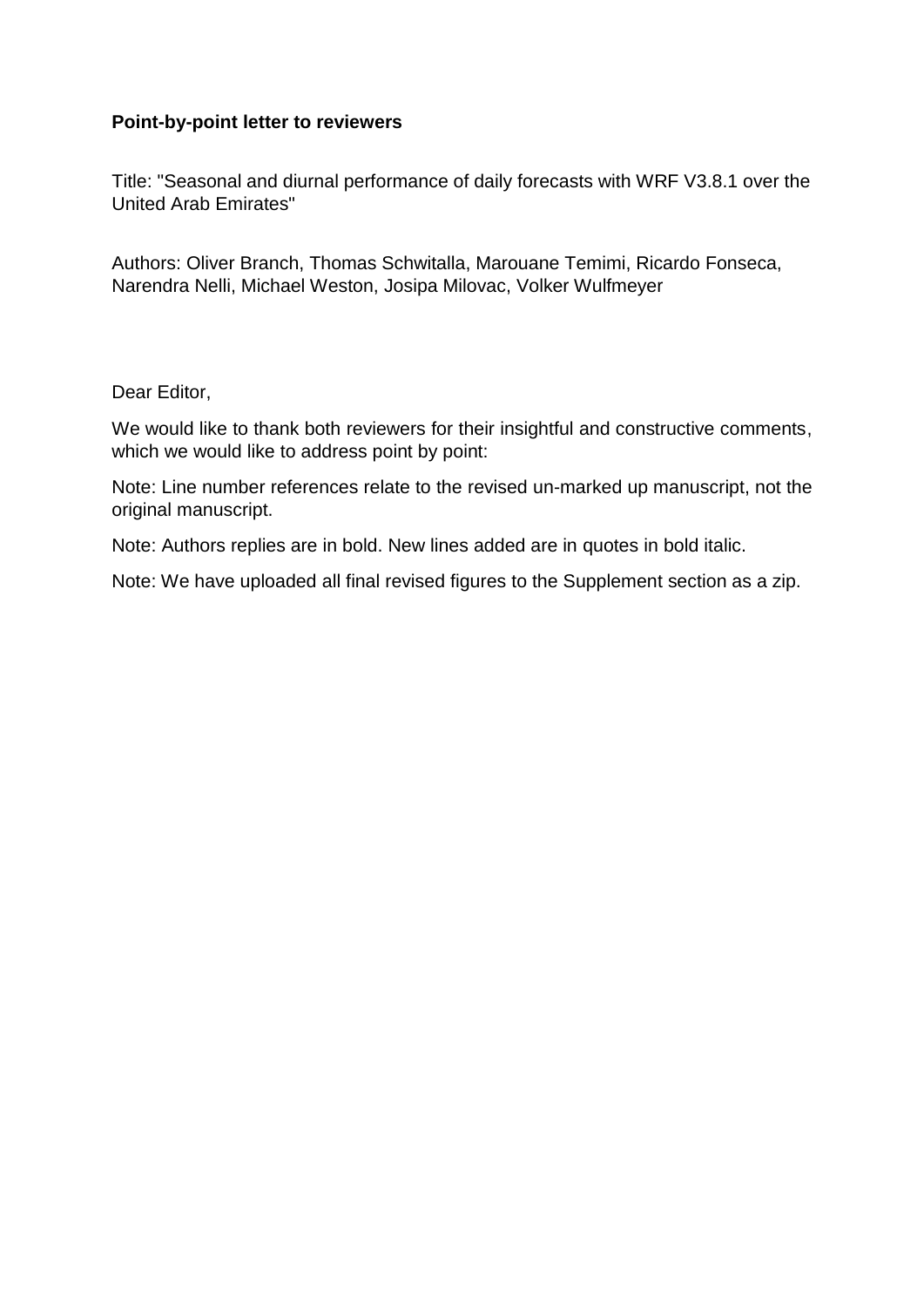# **Referee 1:**

Summary: This study assessed the performance of a high-resolution (dx=2.7 km) configuration of WRF with the NoahMP land surface model (LSM), over 11 months of daily simulations over the United Arab Emirates (UAE). The variables assessed were 2-m temperature (T2), 2-m dewpoint (TD2), and 10-m wind speed (WS10), with observations from 48 surface weather stations across the UAE, divided into three distinct climatic zones (mountain, marine, and desert). Analysis of RMSE, bias, and correlation was performed diurnally, seasonally, and annually. Overall, temperatures had a small positive bias in daytime and a stronger negative bias at night and away from the coast. Dewpoint generally had a small bias (especially near the coast) that changed little from day to night. 10-m wind speed had a consistently positive bias, and was largest both inland and during daytime hours. Potential causes for these model biases were identified.

Recommendation: Major Revision.

# **Major Comments:**

*1. I think calling this model "WRF-NOAHMP V3.8.1" is misleading. Hyphenating WRF with something else (e.g., WRF-Hydro, WRF-Solar, WRF-Crop, WRF-Urban, WRF-Fire) implies a new set of capabilities based on the WRF modeling system, whereas Noah-MP (and it is Noah-MP, not NOAHMP) is simply one of the physics parameteri-zations that can be used with WRF. If we use WRF with Thompson microphysics, for instance, we do not refer to it as WRF-Thompson, but simply as WRF. I suggest calling this WRF v3.8.1 with the Noah-MP LSM. I am not sure exactly how best to phrase that in the title, abstract, and elsewhere, but that is something that should be changed throughout.*

**The authors agree. We have now simply dropped the reference to NOAHMP within the title so it now reads (Lines 1-2):**

**'***Seasonal and diurnal performance of daily forecasts with WRF V3.8.1 over the United Arab Emirates***'.**

**NOAH-MP is in any case introduced and described with the other physics schemes within the model setup section.**

*2. Ensure all tables and figures are numbered according to their order of first mention in the text. What is currently Table 1 clearly should be placed as Table 4, judging from the references in the text that refer to the wrong tables. Several figures are also referenced out of order, and references to incorrect figures are made several times (e.g., lines 311–314). I suggest using the caption/cross-reference macros in Microsoft Word to handle automatic table/figure numbering.*

**Many thanks for spotting this. All 'first' mentions of figures and tables are now in order, and all references to figures and tables are now checked and relate to the correct figures/tables.** 

*3. Section 3.1/Figs. 2 & 3: I am interested in seeing ERA5 climatologies from El*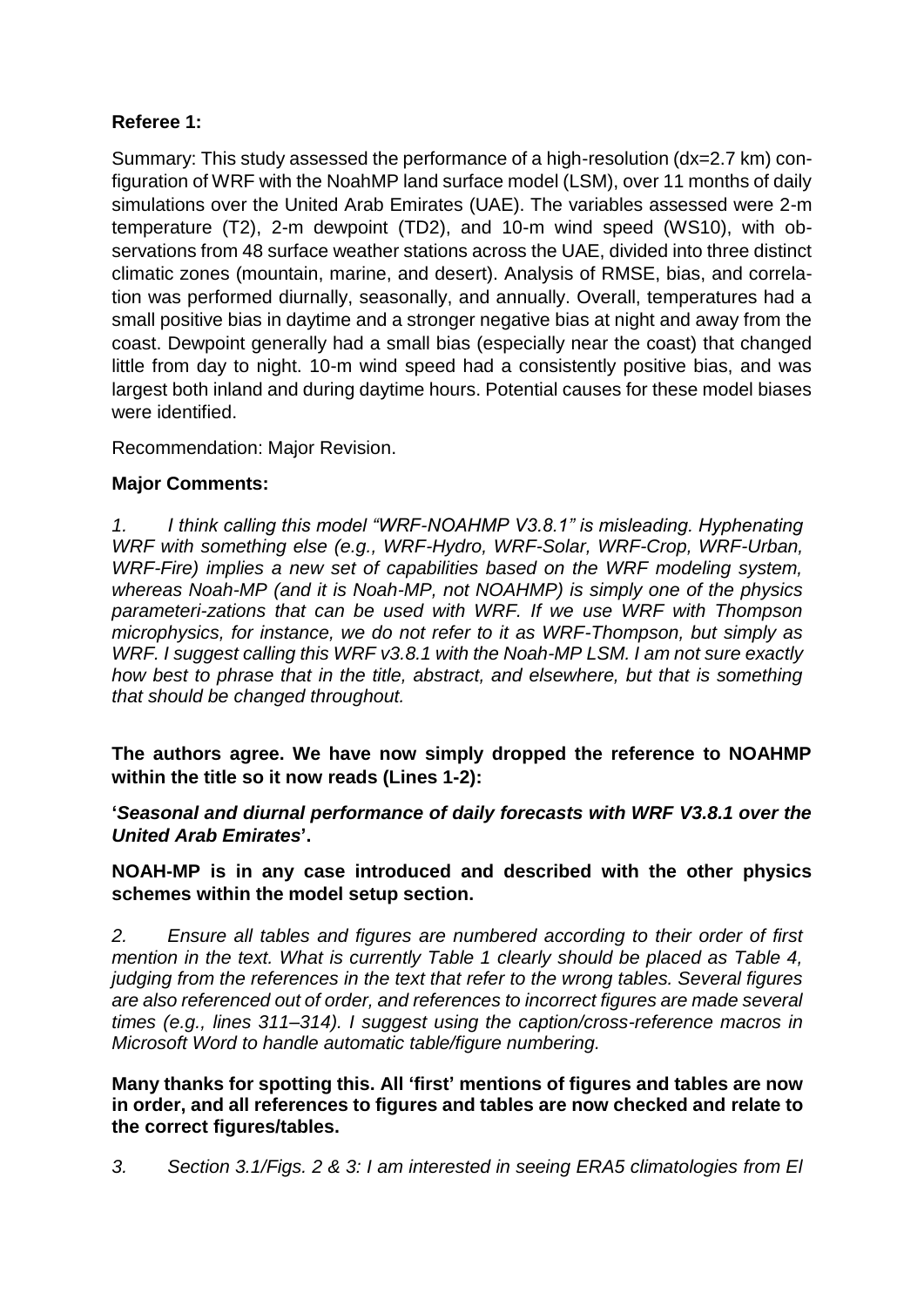*Niño years as a third column in those two figures. How consistent is 2015's geopotential height pattern with the average El Niño pattern in that part of the world?*

**The authors concur that this would be interesting. However, adding a third column would make the other panels much too small to read, and due to space constraints it is not feasible to add extra figures. In any case, there were only 5 'strong' El Niño years since 1979 (the span of our ERA5 dataset), which represents a very small sample size for judging mean El Niño conditions. One would then also require further analyses of variability.**

**Further, we are convinced that, although El Niño conditions are interesting, a deeper analysis of El Niño is moving away from the main purpose of this study. We are satisfied that we have sufficiently demonstrated the representativeness of this year 2015 in Figures 2 and 3.**

4. *Section 3.3, where you surmise many of the causes that may explain the model biases, are all plausible, but this section still feels a little thin. For instance, when dis-cussing the unclear impact of the PBL scheme on T2, TD2, and WS10 diagnostics, you mention that they are computed either by the PBL scheme using MOST or by Noah-MP. Are those diagnostics always computed by Noah-MP? Or only some of the time? And if only some of the time, then when? There needs to be more clarity and understanding here about what physics scheme is actually controlling the diagnosis of those variables.* 

**The authors agree that this section could benefit from additional explanation. Hence, we have now added the following text and 2 citations (L406-418):**

*"However, the total impact of the PBL scheme selection on reproduction of the T-2m, TD-2m and UV-10m diagnostics is not completely clear. This is because the method of calculation of transfer coefficients/fluxes are executed in NOAH-MP, the PBL scheme, and the surface layer scheme (SLS) depends on the land surface type. In WRF, PBL schemes are generally coupled to the SLS, and typically all variables between the land surface and lowest model layer are diagnosed (e.g. T-2m, U-10m, V-10m). These calculations in the SLS are based on Monin-Obhukov similarity theory, and are represented in the model as hardcoded parameters and/or formulations of similarity functions. The latter are used to obtain dimensionless bulk transfer coefficients which are used for calculating momentum, heat, and moisture fluxes, and for diagnosing near surface quantities like T-2m. These coefficients re-enter the LSM and are to calculate the surface fluxes which then enter the PBL scheme, as the lower boundary condition. Therefore, bias in near-surface variables is strongly related to the choice of LSM and SLS. In this WRF configuration, the communication link between the SLS and NOAH-MP is broken, as NOAH-MP itself calculates transfer coefficients and diagnostics over land surfaces, effectively bypassing the SLS (Nielson et al, 2013). The SLS only becomes active over water surfaces. This means that when NOAH-MP is used, the LSM probably has a stronger impact on the bias of near surface variables than PBL and SLS (e.g. Milovac et al. 2016)."*

*Also, you mention that Nelli et al. (2020a) found similar wind speed biases within a WRF v3.8 simulation. Was that also in the UAE or a similar environ-ment? That*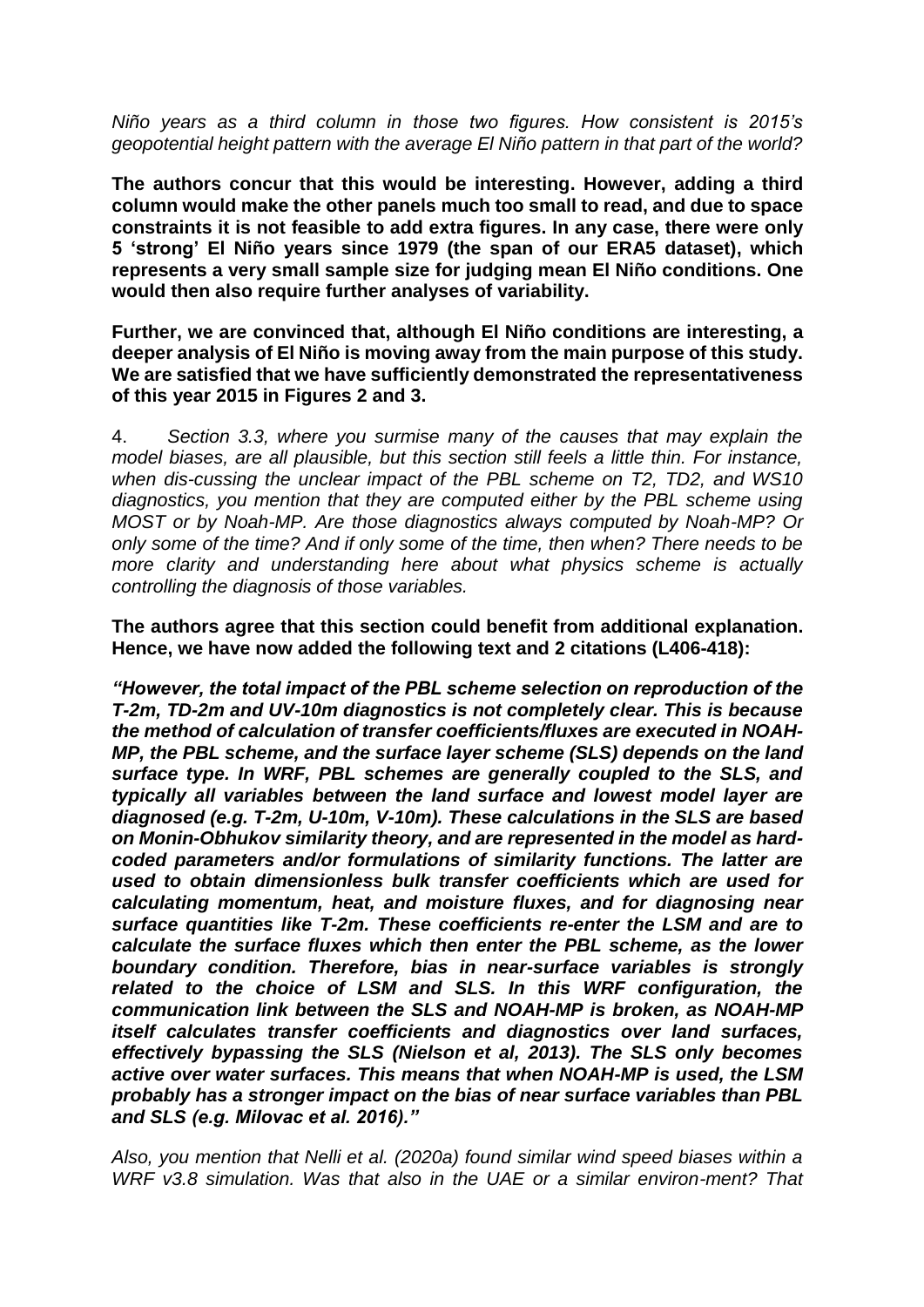*should be pointed out explicitly in the text to further bolster your point that these biases are recurring issues and not unique to your study.* 

**This is a good suggestion, and indeed these findings were from our colleagues and relate to the same region. We have now added the words "over the UAE region" to the following sentence (L420-423):**

*"Nelli et al., (2020a) found positive wind speed biases over the UAE region of < 4 ms-1 and negative biases for wind speeds > 6 ms-1 within a WRF V3.8 simulation. We have a similar behavior at night in the marine and desert regions, as exhibited by the positive-to-negative distribution of errors increasing with wind speed."*

*Furthermore, when it comes to model spin-up time over UAE for these surface variables, could you test that hypothesis of the benefit of a longer spin-up time over, say, 1 month (or even 2 weeks) of simulations?* 

**This is an interesting idea. However, we argue that spin-up (scale of days/weeks) is of minor significance when using a NWP configuration, because the inside-domain atmospheric conditions are re-initialized daily (unlike a climate mode run where only the boundary conditions are updated). Thus, aside from the soil moisture state, these are essentially one-day forecasts with a daily spin-up. This renders long spin-up tests as rather redundant. Given that the regional soils are for the most part consistently arid over the UAE, a onemonth spin-up is more than sufficient, and in fact a considerable 'overkill'.** 

**However, in accordance with your comment, we have added further information on the one-month spin-up within the following modified sentence in section 2.3.3 (L173-174):**

*"The objective of this study was to run a series of daily forecasts with WRF for the period 01 January to 30 November 2015, with a discarded one-month spin up run from 01 December 2014"*

*Or would Nelli's retuned roughness length parameter be able to be applied to these simulations for a similar period of time as a demonstration of benefit here?*

**The authors agree that this is an interesting prospect for future simulations. Sadly, one cannot test the sensitivity of every model parameter/component within a single study. However, we trust that it is sufficient that the potential relevance of the published roughness parameter findings is recognized and discussed several times in the study, including in the outlook.** 

### **Minor Comments and Typos:**

*5. Indent paragraphs throughout. Without either paragraph indentation or blank lines between paragraphs, the paper is harder to read.*

#### **We agree. We have now added a space between paragraphs to aid clarity.**

*6. In most places where a bold phrase followed by an en dash starts a paragraph,*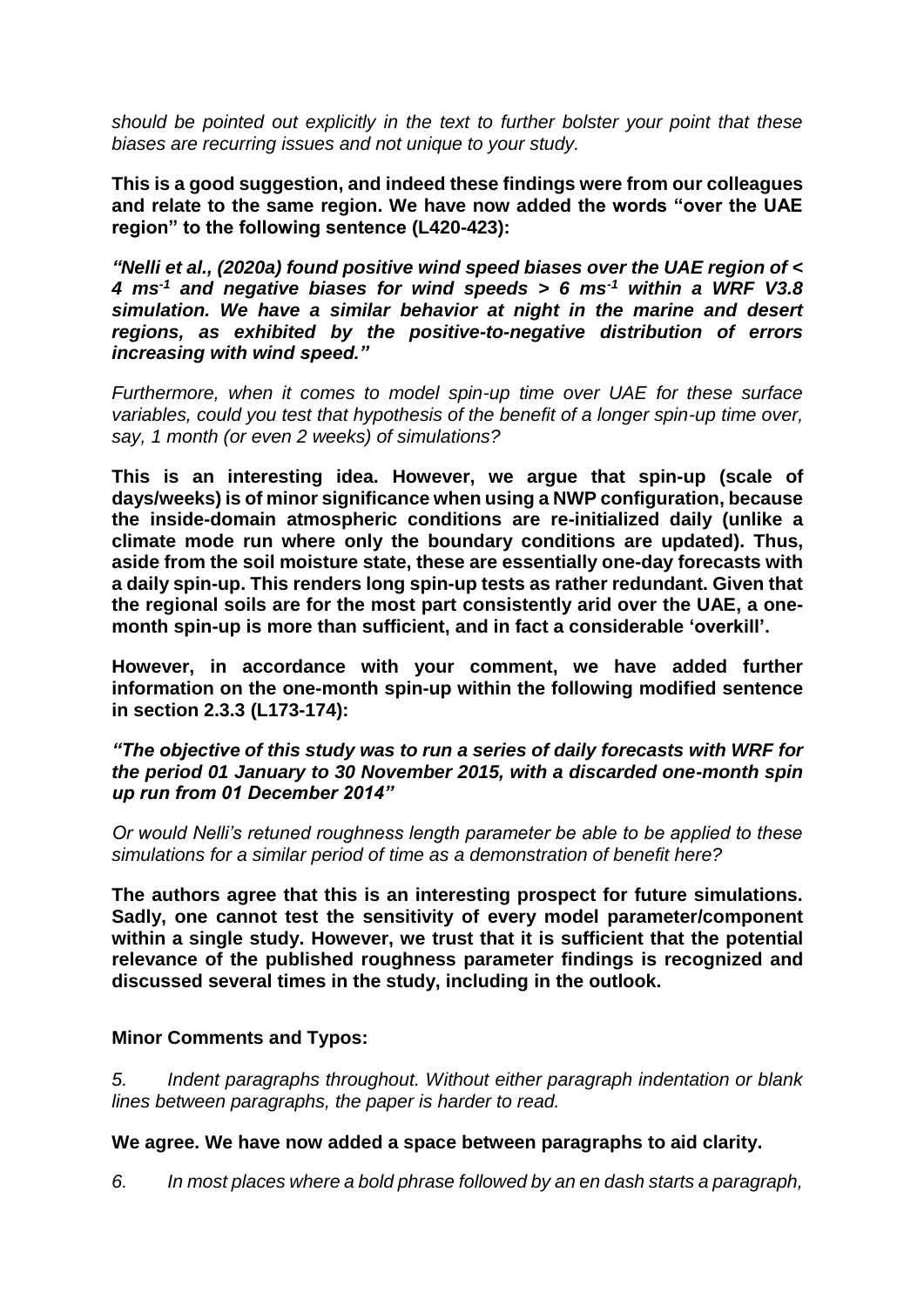*either reword the sentence to make the bold phrase part of the sentence, or make the bold heading a new numbered subsection.*

### **These bold sections have now all been amended to subsections.**

*7. Date formats throughout the manuscript should be standardized. GMD may have a required format, but most journals typically use dates formatted as, e.g., 12 January 2015 for the main text, and 12 Jan 2015 in table/figure captions.*

#### **Agreed. These have now been standardized in all text/captions/tables to conform to the preferred GMD format, e.g. 20 January 2015.**

*8. Ensure all abbreviations are defined (several were not defined), and there is no need to redefine abbreviations multiple times.*

### **This has been checked, but no omissions or repetitions were found.**

*9. Please use the Oxford comma in lists (i.e., add a comma before the "and").*

#### **These have now been added throughout the text.**

*10. Most of the dashes (also called hyphens) in the middle of sentences throughout the manuscript are incorrectly used. Some should be changed to commas, some should be changed to semicolons or em dashes (that is often a style preference), and some of the sentences should be reworded to either split them into two sentences or to a single sentence that does not require a clause that is set off by an em dash or semicolon. Please consult an English style guide for the difference between dashes, en dashes, and em dashes, and when it is appropriate to use each one, and when a comma or other punctuation might be more appropriate.*

### **Agreed. These have been checked and where necessary modified throughout.**

*11. There needs to be a comma after every instance of "i.e." and "e.g." throughout the manuscript.*

#### **Agreed. This has been done.**

*12. Hyphenate c to add more figures. The authors are convinced thatompound adjectives, such as "2-m air temperature," "2-m dew point," "10-m wind speed," and "2.7-km grid spacing." By contrast, "grid spacing of 2.7 km" does not require a hyphen.*

#### **This has now been modified throughout.**

*13. Line 40: Change "general circulation model dataset (GCM)" to "general circulation model (GCM) dataset".*

### **Done***.*

*14. Line 44: Add Powers et al. (2017, https://doi.org/10.1175/BAMS-D-15- 00308.1) as a reference for the WRF model (in addition to the Skamarock et al. (2008) reference for the WRF v3 technical note).*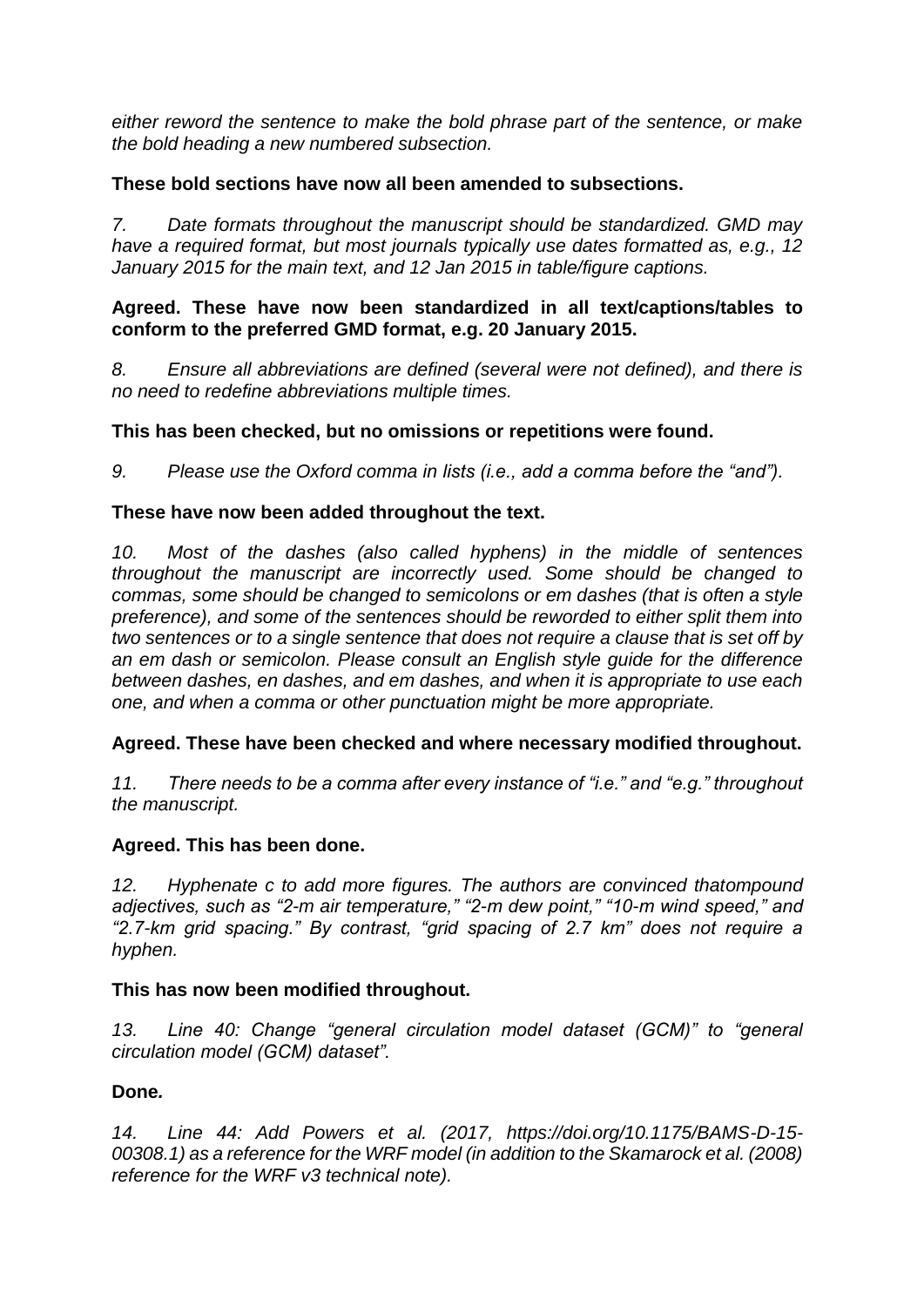### **Done (L44 and L120)***.*

*15. Line 48: Add "in" after "WRF".*

### **Done***.*

*16. Line 58: "verified configuration of WRF" âAT What does this mean?*

### **The word verified has been removed here, as it is anyway mentioned a few lines later in conjunction with our sensitivity study (Schwitalla et al., (2020)).**

*Line 85: Change "north east" to "northeast".*

# **Done***.*

*17. Line 88 and Fig. 1 caption: When providing latitudes or longitudes, there should be no spaces around the degree symbols (e.g., 14.775 N).*

### **Done***.*

*18. Line 90: I suggest changing "weather systems" to "predominant patterns." A C4*

### **Done***.*

*19. weather system evokes something more transient and singular, whereas a pattern is something larger-scale and longer-lasting.*

# *Agreed.*

*20. Line 110: Change "north-westerlies" to "northwesterly".*

# **Done***.*

*21. Line 111: Change "direction" to "directions".*

# **Done***.*

*22. Lines 111–113: "The sea surface of the Arabian Gulf: : :" Please rephrase this sentence so as to not imply that the sea surface itself is shallow.*

# **This sentence has been changed to (L114-116):**

**"In the Arabian Gulf, which is relatively shallow (maximum depth ~90m), particularly close to the UAE coast, the sea surface can heat rapidly, with temperatures often exceeding 30˚C (Al Azhar et al., 2016)."**

*23. Lines 120–121: "This domain was selected: : :" This sentence is awkward. Please revise.* 

*Also, what do you mean by "twin experiment"?* 

**The word twin is removed and the sentence rephrased to (L122-124):**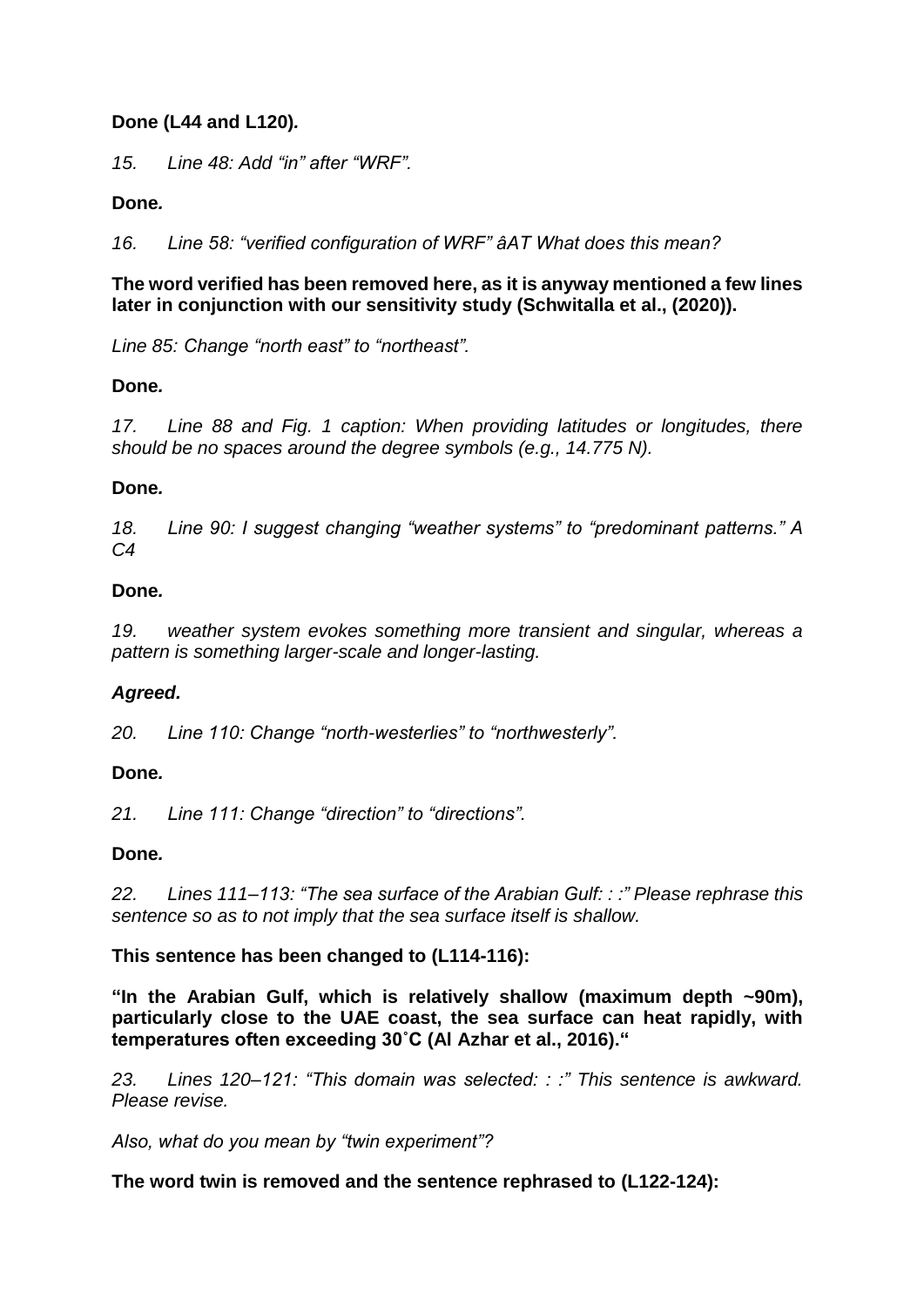### *"The domain size and grid spacing matches that of a previous simulation (see Schwitalla et al., (2020)), and is comprised of 900 by 700 grid cells horizontally (see Figure 1b)."*

*Additionally, it is custom-ary to describe domain dimensions as "900 x 700" rather than "900(x) by 700(y)". It is understood by convention that the x-dimension is given first.*

### **Done***.*

*24. Section 2.3.1 and Table 2: The microphysics scheme should be referred to as the "Thompson-Eidhammer aerosol-aware microphysics scheme" or, for short, "Thompson-Eidhammer". And on this note, did you verify that all the options in WPS & WRF were set properly to use the QNWFA/QNIFA monthly aerosol climatology with the Thompson-Eidhammer scheme? If not, then what did you use for aerosols? Did it default to settings in the source code? In my experience, it is really easy for people to think they are using Thompson-Eidhammer, when actually they are essentially using the basic Thompson scheme because of forgetting some namelist settings in WPS and/or WRF.*

**Yes, this requires clarification in the text. The aerosol-aware component was not used for this configuration. We incorporated the 12-hourly aerosol optical depth data instead in this case. We have now clarified this in the text as follows (L138-141):**

*"Other physics schemes included were RRTMG for long and shortwave radiation transfer (Iacono et al., 2008; Mlawer et al., 1997), the Thompson-Eidhammer microphysics scheme (Thompson and Eidhammer, 2014), (although without the aerosol-aware component activated), the MYNN scheme for the atmospheric surface layer, and the MYNN 2.5 level TKE scheme for the boundary layer (Nakanishi and Niino, 2006) (See Table 1 for a synopsis of physics schemes and their associated references)."* 

*25. Line 147: Change "Surface Exchange over Land model - HTESSEL" to "Surface Exchange over Land (HTESSEL) model".*

### **Done***.*

*26. Line 198: Change "year" to either "yearly" or "annual", and change "season" to "seasonal".*

### **Done***.*

*27. Line 165: Change "((Danielson, J.J., Gesch, 2011))" to "(Danielson and Gesch, 2011)".*

### **Done***.*

*28. Line 181: Insert a comma after "strongly".*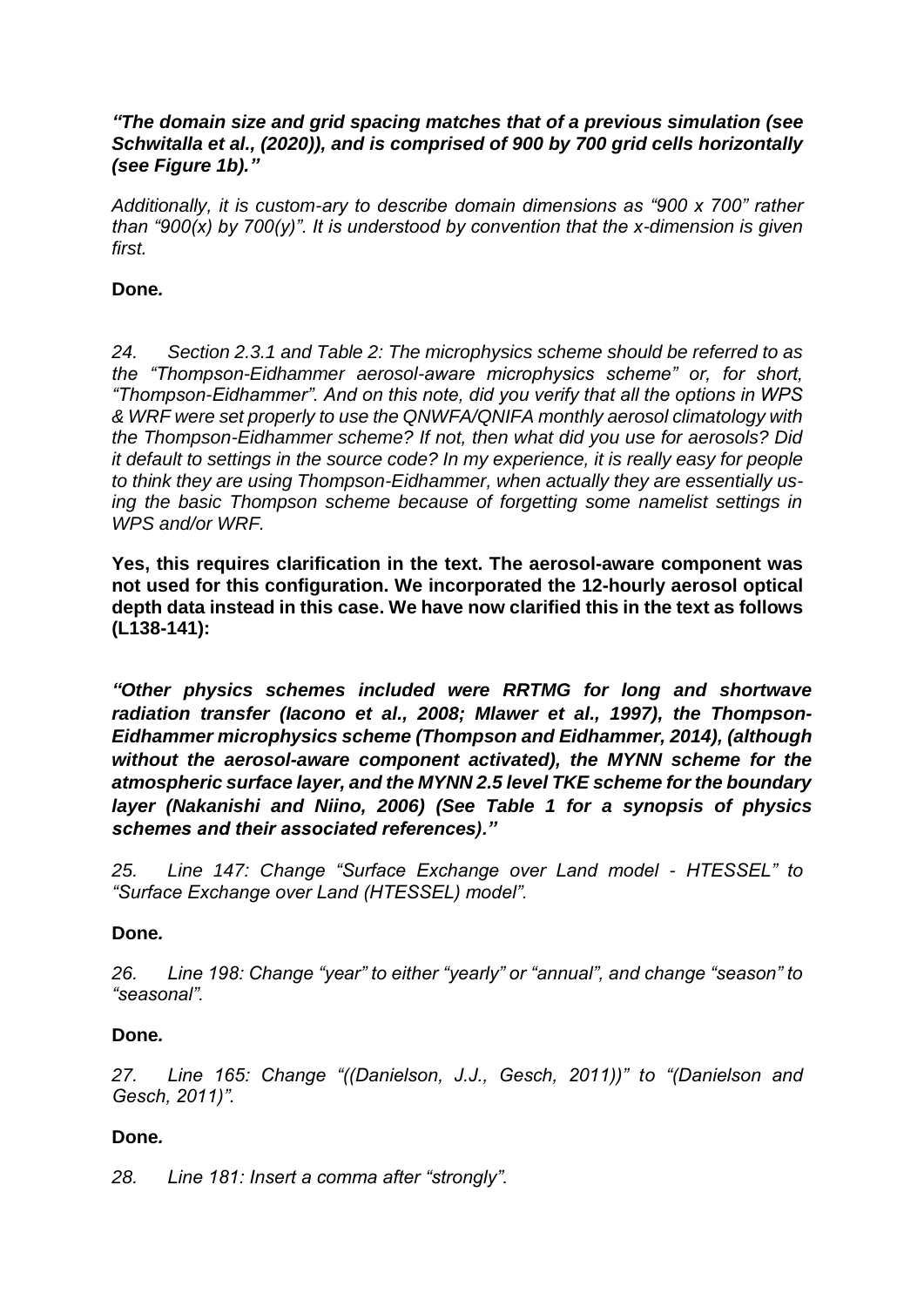### **Done***.*

*29. Line 199: Add "aim" after "Another".*

### **Done***.*

*30. Line 231: Change "In order to get" to "To obtain".*

### **Done***.*

*31. Line 249: Add "the" before "diurnal".*

### **Done***.*

*32. Line 286 and elsewhere: Change "m.a.s.l" to "m ASL" or "m AMSL". You could also say "station 41229 at elevation 1485 m" and not even mention ASL/AMSL explicitly, because it is implied when giving a station elevation*

### **Done***.*

*33. Line 288: Insert commas around the phrase, "such as differences in mountain and desert cloud cover", and after the references that follow "for instance".*

### **Done***.*

*34. Line 292: Delete "very".*

# **Done***.*

*35. Line 293: Add a comma after "(Figure 6b)" and change "is" to "are".*

### **Done***.*

*36. Line 299: Add a semicolon before "however" and a comma after it.*

### **Done***.*

*37. Line 305: Change "in Section 3" to "below".*

### **Done.**

*38. Line 309: Delete the comma after "nevertheless".*

### **Done.**

*39. Line 316: Add "radiation" after "shortwave".*

# **Done.**

*40. Line 318: Delete "the" before "associated".*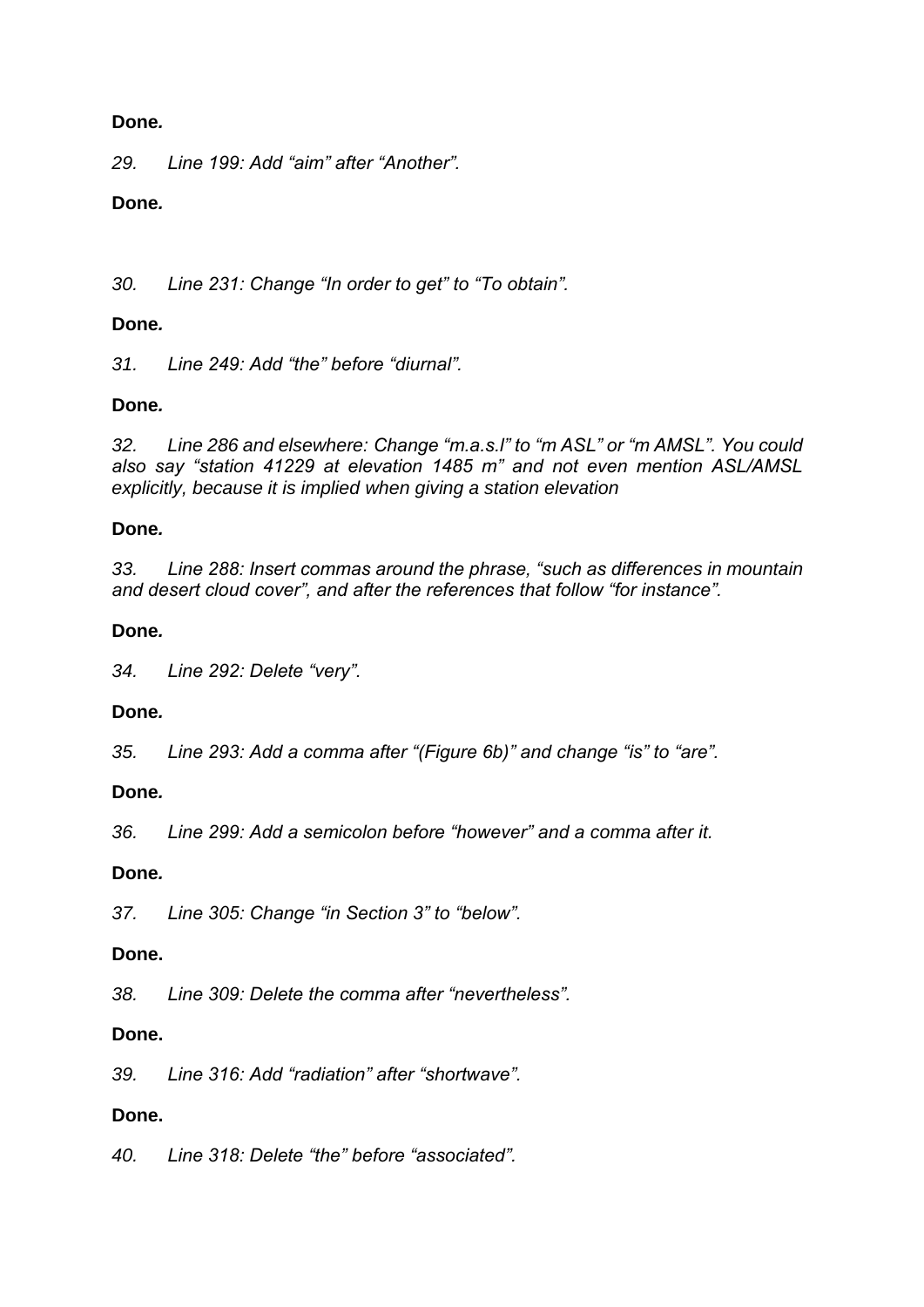### **Done.**

*41. Line 326: Change "(5e)" to "(Fig. 5e)".*

### **Done.**

*42. Line 351: Change "(delta)x 100m" to "(delta)x = 100 m".*

### **Done.**

*43. Line 352: Change "operation" to "operational".*

### **Done.**

*44. Line 364: Change "who" to "that".*

### **Done.**

*45. Line 372: Change "there is a good chance" to "it is likely".*

### **Done.**

*46. Line 378: Change "Yonsei YSU scheme" to "Yonsei University (YSU) PBL scheme".*

### **Done.**

*47. Line 379: Change "Jimenez" to "Jiménez" (add the accent mark, as in the reference).*

### **Done.**

*48. Lines 390–391: The sentence that starts, "Nelli et al., (2020a) found: : :" is confus-ing and must be reworded. Did you mean that there are positive biases when the wind speed is < 4 m/s? Also, "windspeeds" is not a word. It should be "wind speed".*

**The authors agree it needs re-phrasing. To clarify this, we have modified the sentence to make it clearer when +/- ve biases occur (L420-422):**

*"Nelli et al., (2020a) found positive wind speed biases over the same region when wind speeds were < 4 m s-1 and negative biases for wind speeds which were > 6 m s-1 within a WRF V3.8 simulation."*

*49. Line 398: I sincerely doubt that if a center is running a daily WRF run for 30 h operationally (6 h spin-up + 24 h data retained) that it would be unfeasible to run it for 36 h in order to gain an extra 6 h of spin-up. The extra computational cost is only marginal for a once-daily run. Please revise the comment about this issue (there are also some grammatical issues with it as-is).*

**The authors agree regarding the feasibility of extended spin-ups for operational forecasting in NWP mode. Therefore, we have clarified these points**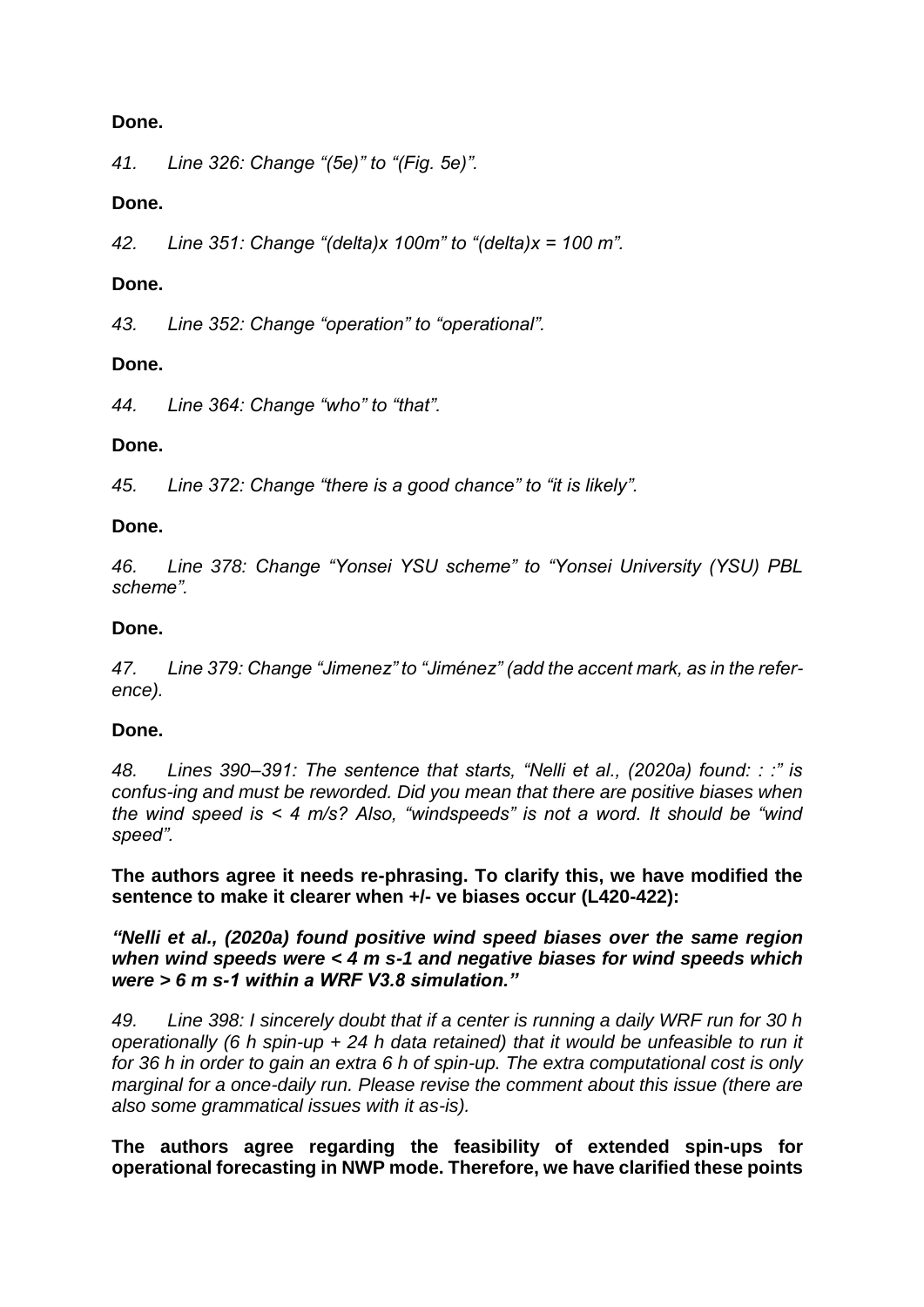**by modifying the end of the following paragraph to reflect this (L425-428):** 

*"Another possibility is the length of the forecast spin-up, the required length of which may still be uncertain. We have already mentioned that Chaouch et al., (2017) cited a 5-h spin-up as being sufficient, but Hahmann et al., (2015) posits that the necessary spin-up over land could be 12 hours or even more (primarily for effective use of the PBL scheme). However, such long spin-ups are likely to be (i) prohibitively expensive and (ii) too time consuming for forecasting purposes."*

*50. Line 404: Change "information on model in respect to" to "information about the model with respect to".*

### **Done.**

*51. Line 408: Add a comma before "particularly".*

### **Done.**

*52. Line 409: Add a comma after "biases".*

### **Done.**

*53. Line 415: Add a comma after "UV-10m bias".*

### **Done.**

*54. Fig. 2 caption: Change "ms-1" to "m s-1". Without the space, the unit becomes inverse milliseconds.*

# **Corrected.**

*55. Fig 5 caption: Only use "and" before the last item in a series.*

# **Corrected.**

*56. Fig. 6: I suggest changing the units from K to C.*

### **Done.**

*57. Table 1: First, this should be Table 4. Second, consider making this a simple figure?*

**The table numbers and order have been checked and corrected. We are satisfied with the table format.**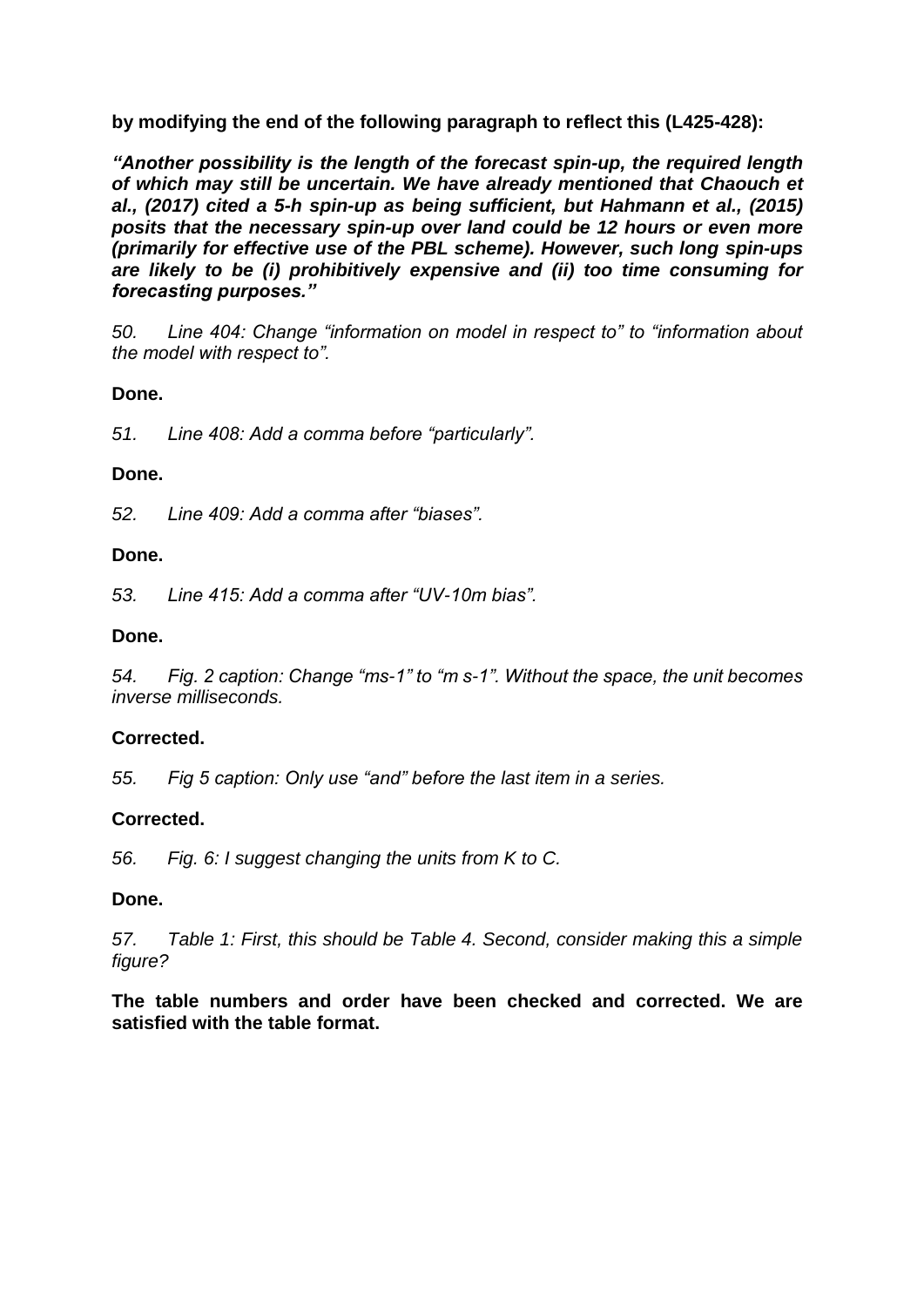# **Referee 2:**

*Received and published: 30 November 2020*

*The manuscript "Seasonal and diurnal performance of daily forecasts with WRF-NOAHMP V3.8.1 over the United Arab Emirates" by Branch et al. presents the verification of high resolution ( x= y 3km) daily forecasts (T+6h – T+30h), produced by a regional numerical weather prediction model (WRFv3.8.1) over the United Arab Emirates, at seasonal and diurnal time scales. The simulations performed accord-ing to well-established methods (daily re-initialization with operational analysis data, relative sufficient spin-up time, soil moisture treatment, high quality soil, land and topography data, inclusion of re-analysis AOD data) and have been evaluated utilizing robust statistical metrics. The manuscript is well structured, the materials and methods are referenced accordingly, the results are presented in a comprehensive way and the summary outlines the findings of the study and elaborates possible limitations. However, some adjustments and minor revision are required prior to publication. Overall, I would recommend publication subject to the general and specific comments below.*

**The authors thank the reviewer for this positive assessment.**

#### *General comments:*

*1. In Figure 1b, the authors present the latitude-longitude values of the four model corner grid cells. The authors should clarify whether the model domain is on regular lat-lon projection or not.*

**The authors agree on clarifying this point, and have changed the text accordingly (L89):**

*"The model uses a regular latitude-longitude grid and has corner grid cells located at 14.775˚N, 32.225˚N, 43.275˚E, and 65.725˚E."*

**We have also added it here (L123):**

*"The domain size and grid spacing matches that of a previous simulation by Schwitalla et al., (2020)), and is comprised of a regular latitude-longitude grid with 900 by 700 cells horizontally (see Figure 1b)."*

*2. Although it is mentioned later in the manuscript, the authors are encouraged to add a short explanation in sub-section 2.2, why the December of 2014 was excluded from their analysis.*

**The authors agree. We have now added a sentence in 2.3.3 (L174-176).**

*"Note that December 2014 was not used for verification (observation data was in any case not available at that time. See Section 2.4). It also makes sense not to analyze a winter season split over two years."*

*In Table 1, where the physical suite is presented, the authors should add in parentheses the corresponding namelist options for clarity.*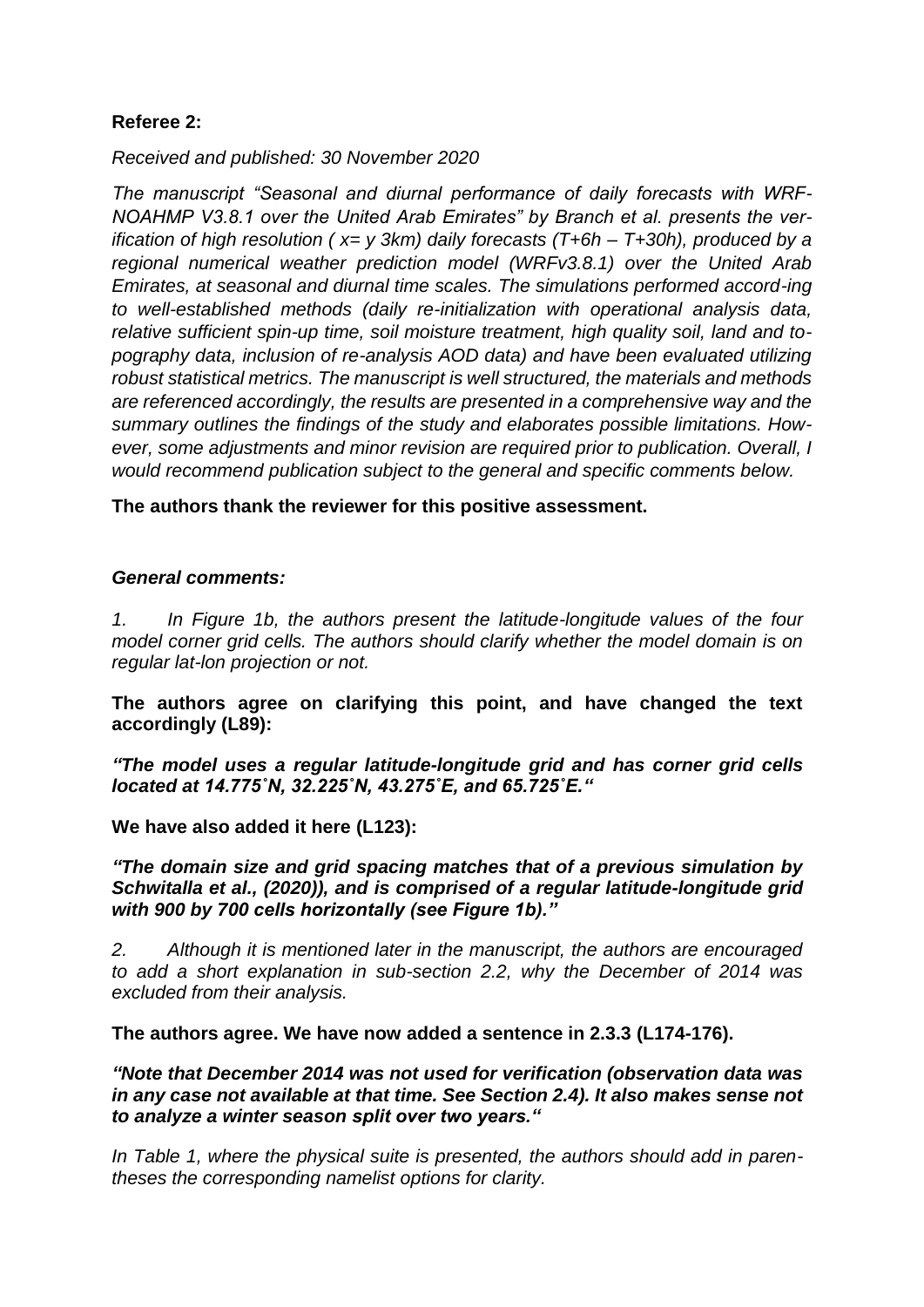**We have fully discussed the selection of schemes used within the study, and we judge that the actual namelist settings are technical rather than scientific information. However, this information is fully accessible to modellers who want to see the formatted namelist. It, and all other relevant files, is linked to and freely available on the Zenodo servers at DOI: 10.5281/zenodo.3894491**

*3. Regarding the treatment of soil moisture from one initialization to the next (L183-189), the authors should elaborate more on the employed method (e.g. which time stamp was considered as valid between two consecutive initializations). From the way it is written, the simulated soil moisture from the WRF-NOAMP replaces the corre-sponding field in the initial condition file at initialization time (18UTC), rather than the soil moisture from the operation analyses. If the latter is true, what about the lateral conditions?*

**The authors agree this could be clearer. The soil moisture is overwritten at 18:00 from each consecutive day to the next, for the start of each new forecast. The lateral boundary conditions are as for a climate mode run, i.e., every 6 hours. The atmospheric state within the domain boundaries is reinitialized each day at 18:00.** 

**We have clarified this by adding a sentence at the end of 2.3.3 (L198-201):**

*"To summarize the NWP configuration: the soil moisture is overwritten at 18:00 from each consecutive day to the next, for the start of each new forecast. The lateral boundary conditions are as for a climate mode run, i.e., input every 6 hours from the forcing data. The atmospheric state within the domain boundaries is reinitialized each day at 18:00."*

*4. In subsection 2.5.2, the authors should clarify if the closest to observation model grid point was considered for the verification, or other approach (e.g. the 4 point weighted mean) was used.*

**We agree, and have now added the following sentence in 2.5.2 (L247-248):**

*"All comparisons were made using NCAR's Model Evaluation Tools V9.0 (MET) package, utilizing a nearest-grid cell approach on an hourly temporal resolution."*

*5. Figure 7 is cited before Figure 6*

#### **All figure and table citations and order of first-mention have now been checked and are correct.**

*6. In Figures 2 and 3, the shaded contours corresponding to geopotential heights at 500hPa isobaric level, according to the legend and Figures' captions. However, their values are relative low and their range corresponds to a lower isobaric level (perhaps at 700-750hPa). The authors should check for any inconsistencies between each figure legend/caption and the corresponding contours.*

**Thank you for noticing this error. The problem was not an incorrect pressure**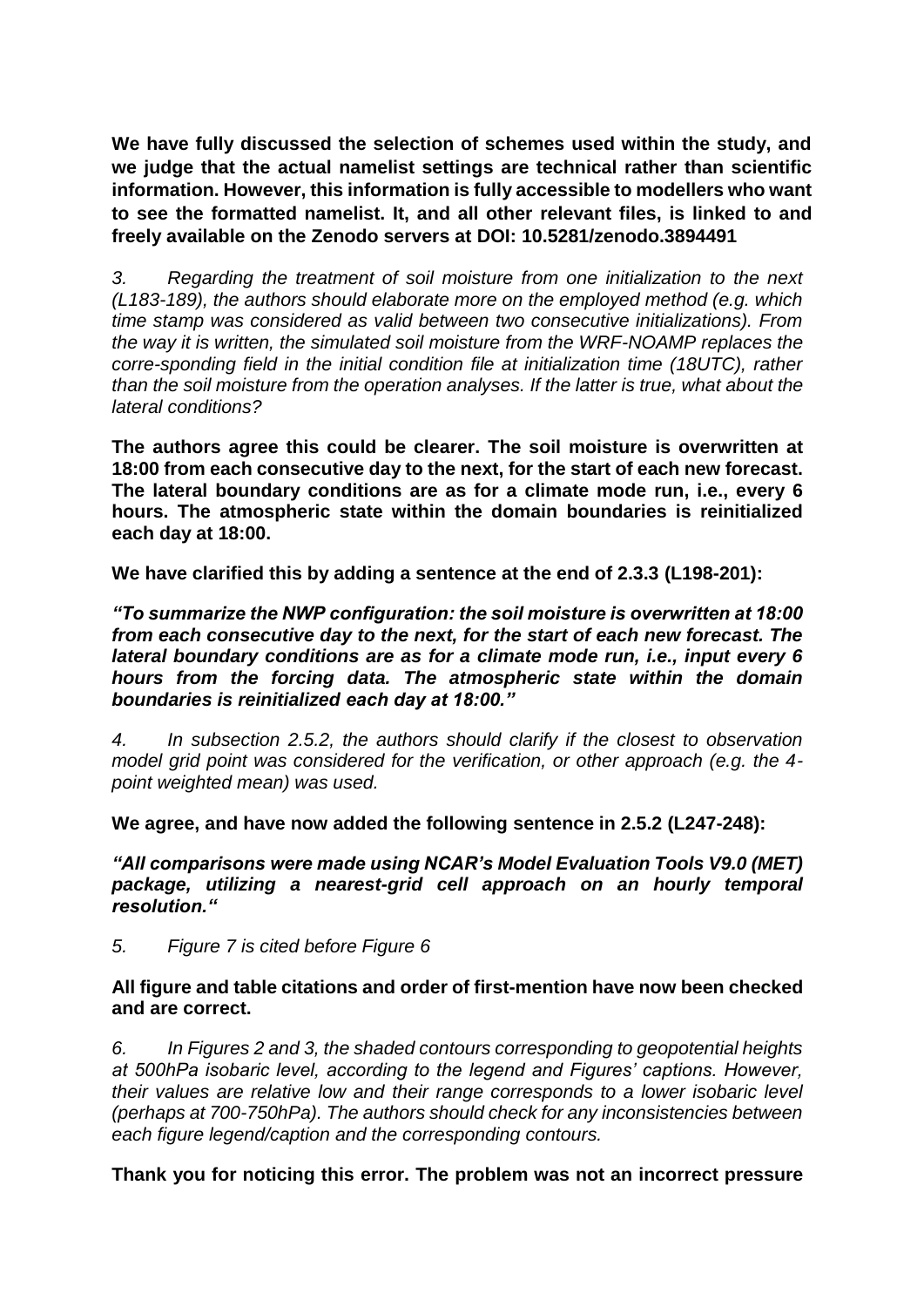**height, but a bug in the NCL code where the geopotential field is divided by gravitational acceleration. We have corrected the plots now. The resulting patterns remain spatially consistent so they appear essentially identical apart from changes to the color bar values. Accordingly, the analysis in the text does not require alteration.**

*7. In Figure 6, the y-axes in T-2m and TD-2m panels should share a common range in their values, in order the saturation conditions to be more comparable across different seasons.*

**Our reasoning for scaling the figures this way is that using a common scale would make the TD-2m figures too squashed and difficult to read, especially in this multi-panel plot. We argue that our scaling is the most optimal compromise and means both variables are highly readable.**

*8. In Table 5, the number of UAE data points (from all 48 stations; 3rd column) are equal to the data points on each sub-region. How is this possible, since a subset of the available stations are utilized in each region? The authors should clarify the latter.*

**This number of data points represents only the number of timesteps within each period. We have clarified this by modifying the table and caption accordingly:**

*"Table 5: Seasonal and regional differences in observed T-2m and TD-2m means to show the closeness to saturation. Included are the number of time steps for each period (NT)."*

*9. The authors should elaborate if the biases in UV-10m speed are introduced also due to differences in height between observed and simulated values. In other words, how certain are the authors that the observed wind speed values are at 10 m above ground level?*

**This is a very good point. We can confirm that the wind measurement height is WMO standard at 10 m at all stations in the UAE. They are all operated by the UAE's National Centre of Meteorology NCM, who utilize a consistent tower and instrumentation configuration. The authors have visited several of these stations. This height corresponds with the diagnostic 10 m height in the WRF output.**

**To clarify this compliance with WMO standards, which requires this height, we have modified a sentence in the abstract (L17):**

**"WRF was verified using measurements of 2-m air temperature (T-2m), 2-m dew point (TD-2m), and 10m wind speed (UV-10m) from 48 UAE WMO-compliant surface weather stations. Analysis was made of seasonal and diurnal performance within the desert, marine, and mountain regions of the UAE."**

**And in the introduction (L65):**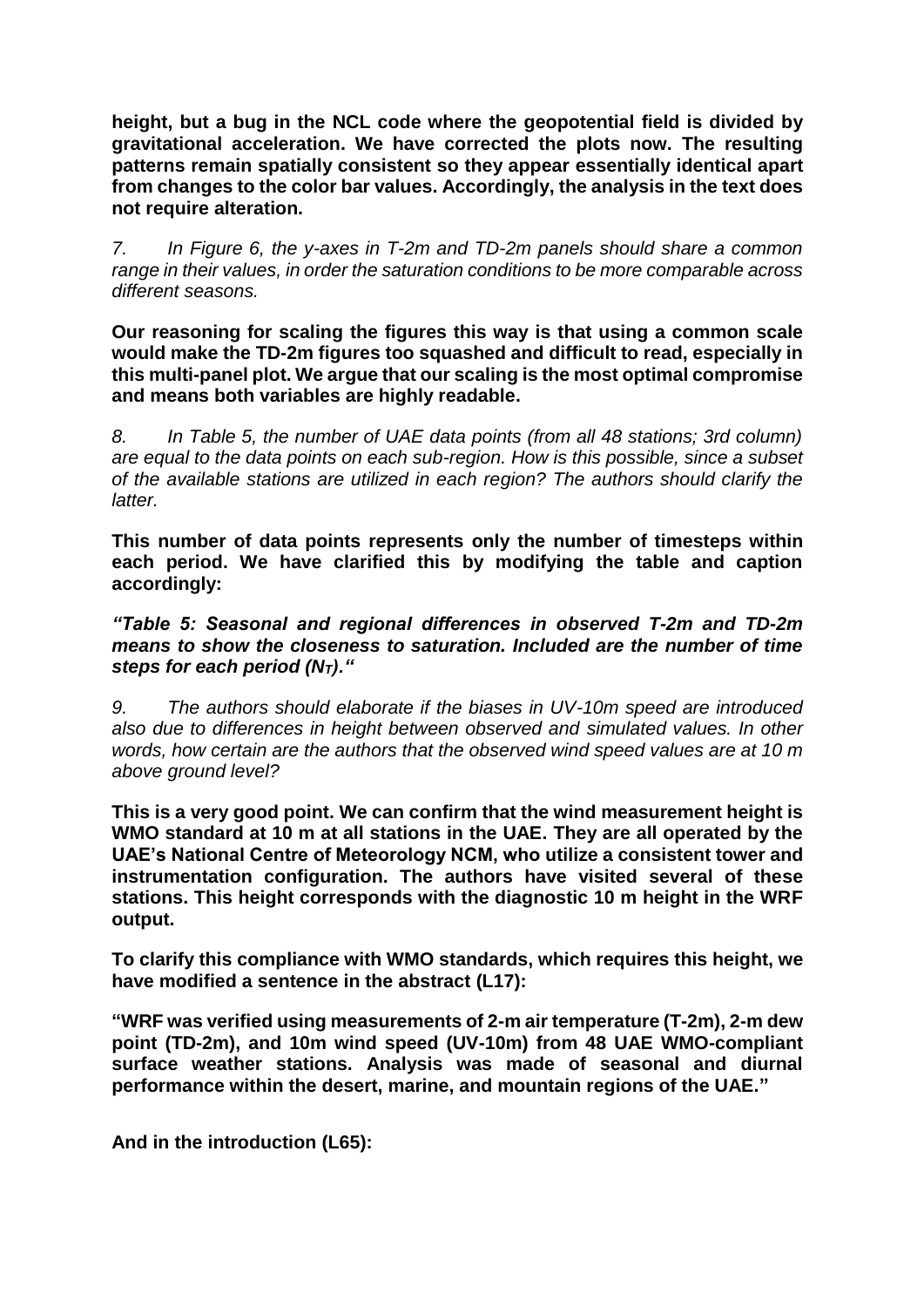**"Our main objective is to assess the seasonal and diurnal performance of WRF – both qualitatively and quantitatively – in reproducing surface air temperature, dew point and wind data from 48 WMO-compliant surface weather stations distributed over the UAE."**

*10. As a general comment, the authors should also considered the uncertainty of the observations themselves (Prein and Gobiet. 2017).*

**This is a very good idea and we have modified the following text in the summary accordingly (L447-450):**

*"Ultimately, no model downscaling forecast (at scales economically viable for forecasting) can be expected to exhibit exceptional skill in all conditions. A caveat generally when evaluating models is that one must factor in a certain level of error in station or gridded observational datasets themselves (e.g., as discussed by Prein and Gobiet, 2017). Nevertheless, we have discussed several avenues for improvement on this application of WRF."*

### **Specific comments:**

*11. L40: Citation Coppola et al., 2018 should now Coppola et al., 2020. Please revise.*

**Thank you. This has been updated.**

*12. L47-48: Please rephrase.*

**Agreed. We have re-phrased this sentence for clarity as follows (L47-48):**

*"Until now, there have been few annual-scale verification studies employing the WRF model on a NWP daily forecasting mode at such high spatiotemporal resolution (e.g.*  $dx < 2 - 3 km$ *).*"

*13. L80: Add "and" after "(2.4).*

### **Done**

*14. L179-180: Please rephrase.*

**Agreed. We have re-phrased this sentence for clarity as follows (L187-189):**

*"By reinitialising the 3D state within the domain itself (as opposed to simply inputting lateral boundary conditions), we ensure the atmospheric state is closer to the forecast provided by ECMWF, than would be the case in e.g., typical climate mode simulations."*

*15. L311: Please change "Figure 6a-6h" to Figure "5a-5h".*

### **Corrected**

*16. L341: Please in which Figure this sentence refers.*